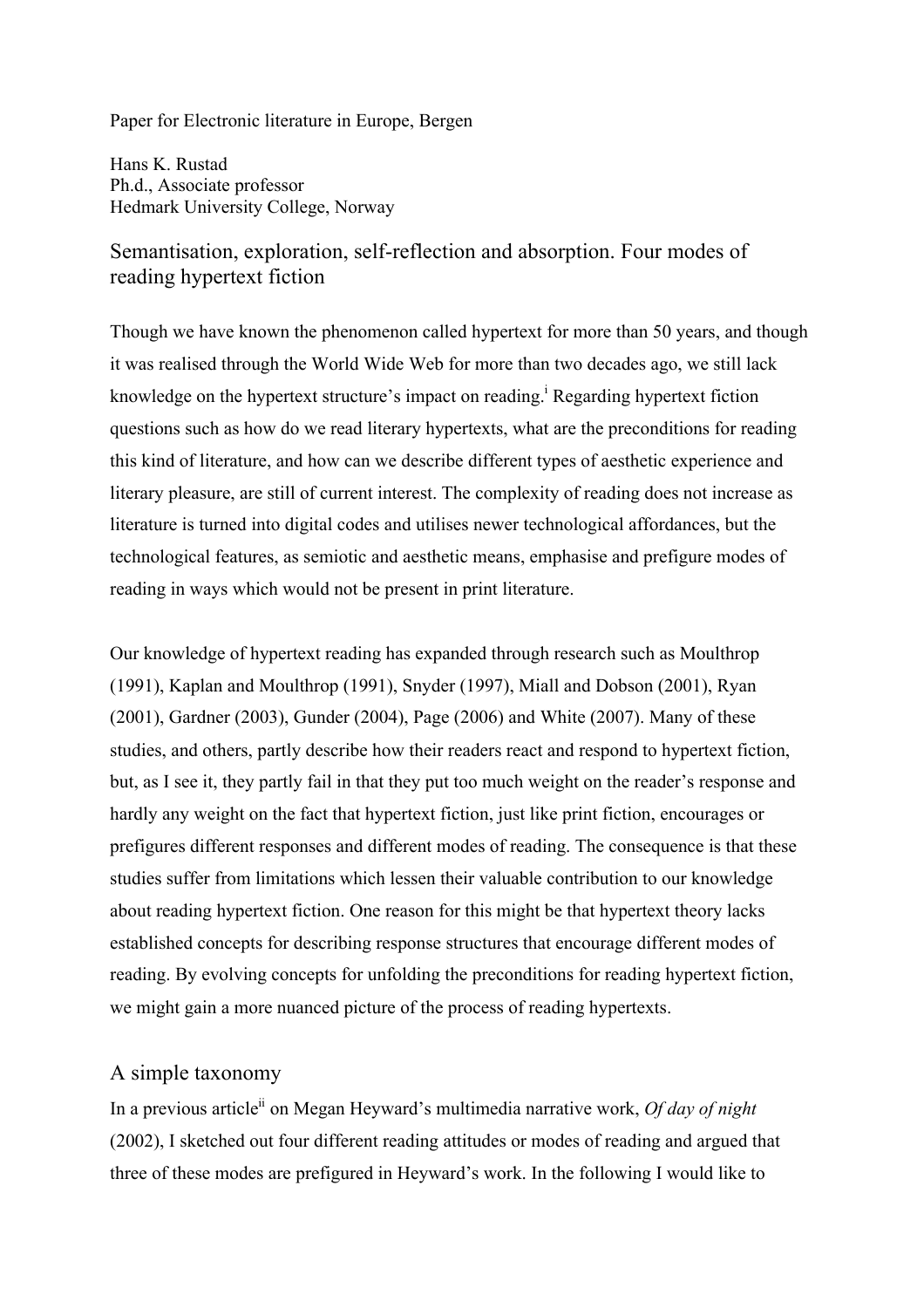identify and describe in more detail these four modes of reading, and discuss these in relation to relevant concepts regarding the reading process in print literature (Iser 1978), and from theory of MUD players (Bartle 1996). These modes may arise from the interrelationship of two dimensions of reading activity: intentionality versus non-intentionality, and realityorientation versus subversion-orientation. These dimensions of reading activity are explored in relation to three significant aspects in the reading process: interactivity, experience of coherence, and genre recognition. Before I go further it is important to remember that the following notes concern implied readers and are not to be assumed to be true of any individual reader. In other words I am here talking about structures which Wolfgang Iser with his phenomenological approach to the act of reading in print literature would call "die Appellstructur der Texte" (Iser 1978) or "text game structures" (Iser 1993).

### 1. Semantisation

One predominant way of reading a (hyper)text is the search for meaning. In view of such anticipation, the play of signifiers in the text is subject to semantics as an overarching frame of reference. Semantisation is hence a semiotic view on reading (Eco 1992). It is led by the necessity of understanding and controlling the text. The mode (of reading) can also involve the reader's desire to appropriate the experience of the hypertext in such a way that whatever happens must be semanticised. And lastly, the mode can also indicate a defensive impulse where the quest for meaning is a rampart against the intrusion of the unfamiliar.

Semantisation is a mode grounded on an interaction between the reader and the text where "die Apellstructur" invites the reader to apply his literary codes. And thereby, we might add, the text protects its reader from losing control, from experiencing a lack of coherence, and from a lack of genre recognition. Regarding the degree of interactivity, this means that the hypertext reader is able to choose which links to click on. His choices are then based on semiotic considerations and information provided by categorised links or the organisation of links on the screen so the outcome of the reader's choice is to a large extent predictable. The reader might also experience that he is in control of making the text coherent through explicit cohesion markers, and that his preferences for meaning-making are preserved and confirmed.

Naturally we also find this confirmative mode of reading described in literary theory in relation to print literature. In his theory of text games Iser describes this reading process as *the semantic orientation of reading*. The semantic orientation of reading can according to Iser be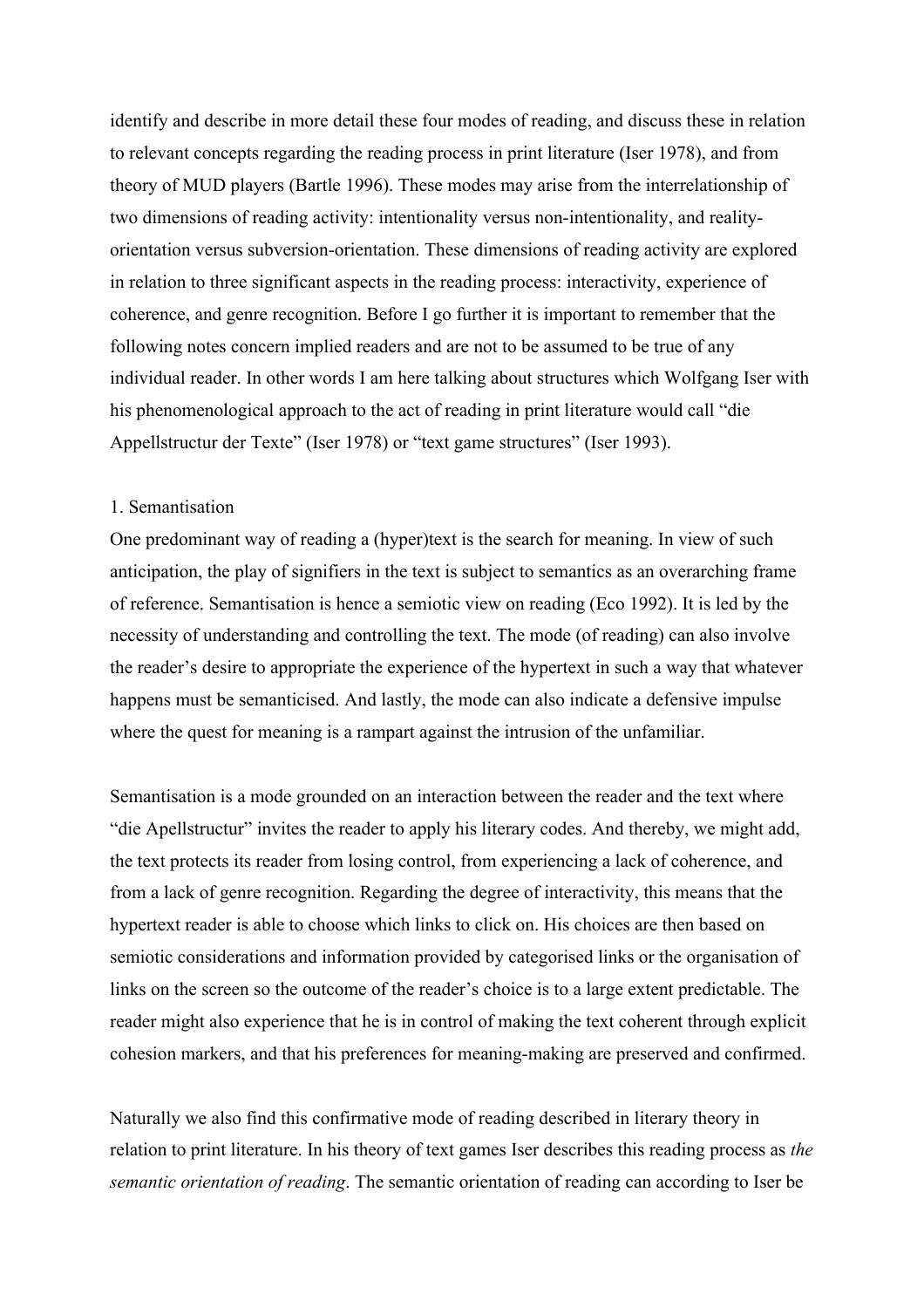described as a reading process primarily oriented towards meaning-making, in order to understand the message of the text. Iser himself describes this mode of reading as "a game that ends when meaning has been found." (Iser 1993:276). The mode "semantisation" which I have described here in relation to hypertext fiction also seems to some extent to be familiar with an approach to playing MUDs described by Richard Bartle in his article "Hearts, Clubs, Diamonds, Spades: Players Who Suit MUDs" (1996). Those players who are primarily oriented towards a goal and find pleasure in achieving this goal are named "Achievers" by Bartle. This goal-oriented strategy might involve such goals as finishing a game, pointsgathering, rising in levels, and thereby leaving the lower levels done and used up. Similarly there are hypertexts where meaning-making through conscious and predictable action is a goal.

### 2. Exploration

The situation is different when the hypertext puts his reader in a role of exploration and a mode of gaining experience. This is the case when the hypertext (re-)reading (always) generates a new text, new combinations of clusters and semiotic resources, and new potentials for meaning-making from the same underlying text. Here the digital text turns the reader's attention away from the process of semantisation and towards exploration and the fascination for transformation. The exploration is also prefigured in the hypertext when it undermines predictability and lacks patterns which guide the reader's choice. This is for instant the case with uncategorising links, links that are organised in such a way that they do not reveal a specific order or sequence of reading, and invisible mouseovers. In these cases the reader must traverse the hypertext more or less by accident. And the outcome resulting pleasure might then be related to an insecurity as to whether or not he has found all the words and read all the information available in a node, just as well as the pleasure is related to the achievement of new experiences and the discovering of new underlying texts.

In the question of the mental configuration and interpretation of the text, the explorative mode of reading is also put forward by an indeterminate number of dissimilar causes, which prevent the recognition of what Eco  $(1992)$  calls a possible constant semantic isotopy<sup>iii</sup>. The hypertext puts the reader in a never-ending interpretative machine. Every time he thinks he has discovered a similarity, the sign will point to another similarity, in an endless progression.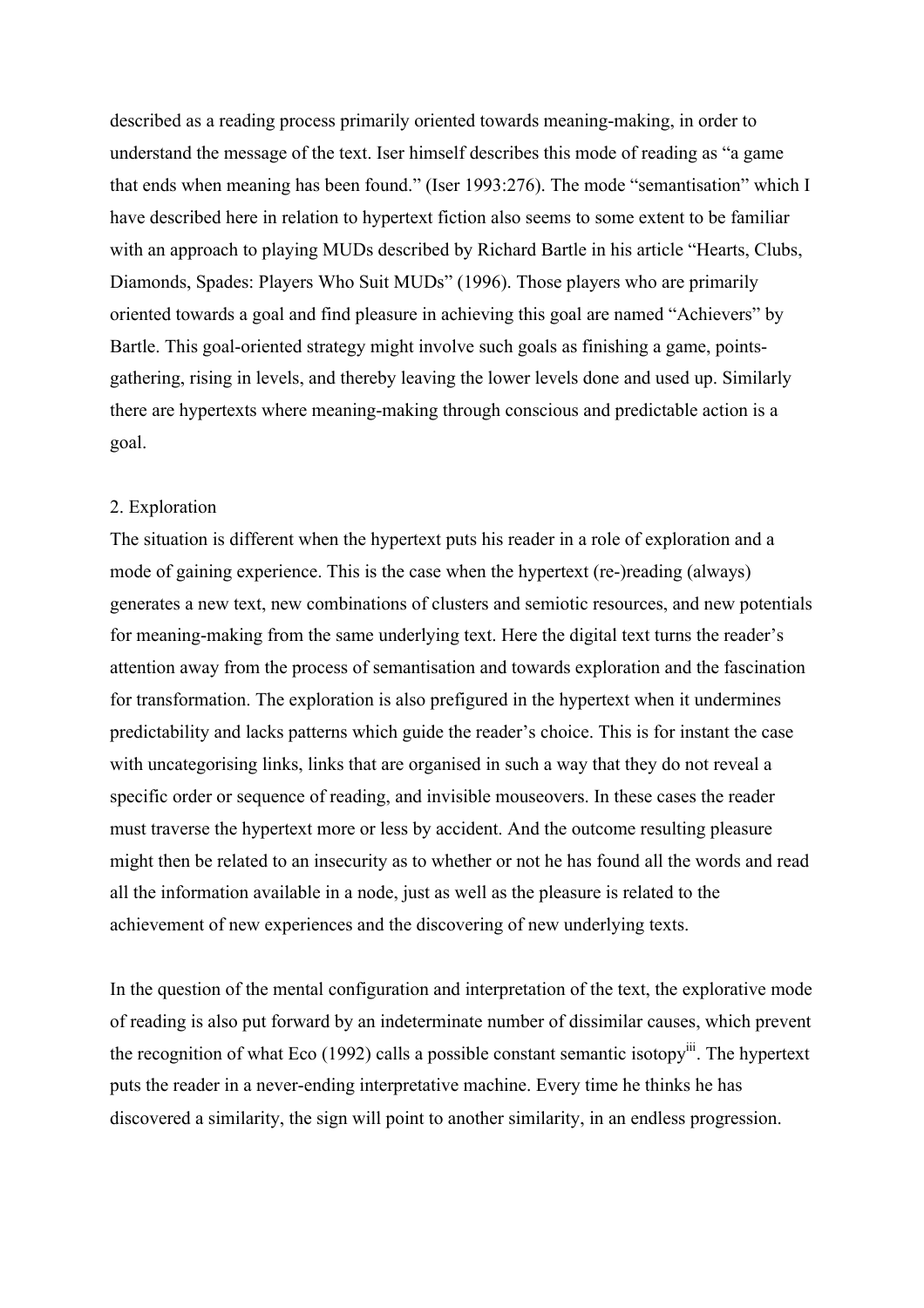Exploration reflects an attitude where the reader is less concerned about where his is taken as long as he is taken some where. This mode of reading is then motivated by travelling and discovering, more then a search for a specific meaning. Here we have entered a realm of hypertext fiction which takes chance as one of its main principles. Chance, according to Roberto Simanowski, is used as "an aesthetic means of going beyond traditional, familiar and predictable ways of seeing and describing things" (Simanowski 2003), as he describes the rule of alea in literature. And we might add that chance is also an aesthetic means to make the reader give up his desire for control and his aspirations for predictability. Iser also identifies chance as an aesthetic means in print literature and associates it with a mode of reading where the pleasure is related to discovering something new. In order to gain new experience, Iser writes, we have to put our own code at stake and be guided by an aleatory rule in literature (Iser 1993).

Just like print and electronic literature, computer games also have their moments of randomness. According to Bartle unpredictability favours those players who are oriented towards exploration, and who find pleasure in having the game surprise them. These players "try to find out as much as they can about the virtual world." (Bartle 1996:3) Bartle calls these players "the explorers", and just like the reading mode I have identified here as "exploration", "the explorers" in MUD dig around for information.

#### 3. Self-reflection

A hypertext, just like any text, can also be approached from the standpoint of playing a role. Computer technology easily offers ways to fool the reader by simulating a real person, or making the reader believe he is communicating with a real person, or making the reader believe that what he sees and hears is real. This is for instance the case in electronic literature such as the 24-part online drama *Online Caroline* (Bevan and Wright 2000).

Jill Walker's enjoyable description of her e-friendship with Caroline, the fictional protagonist in the 24-part online drama *Online Caroline*, illustrates the role-playing:

I connect my computer to the network, sipping my morning coffee. My hair is still wet from the shower when I check my email and find it there in between other messages: an email from Caroline. I read it quickly and then visit her web site. She's waiting for me. She holds a shirt she's just bought up to the webcam so I can see it, asking me afterwards by email whether I'd like her to send it to me. "Yes", I answer, clicking and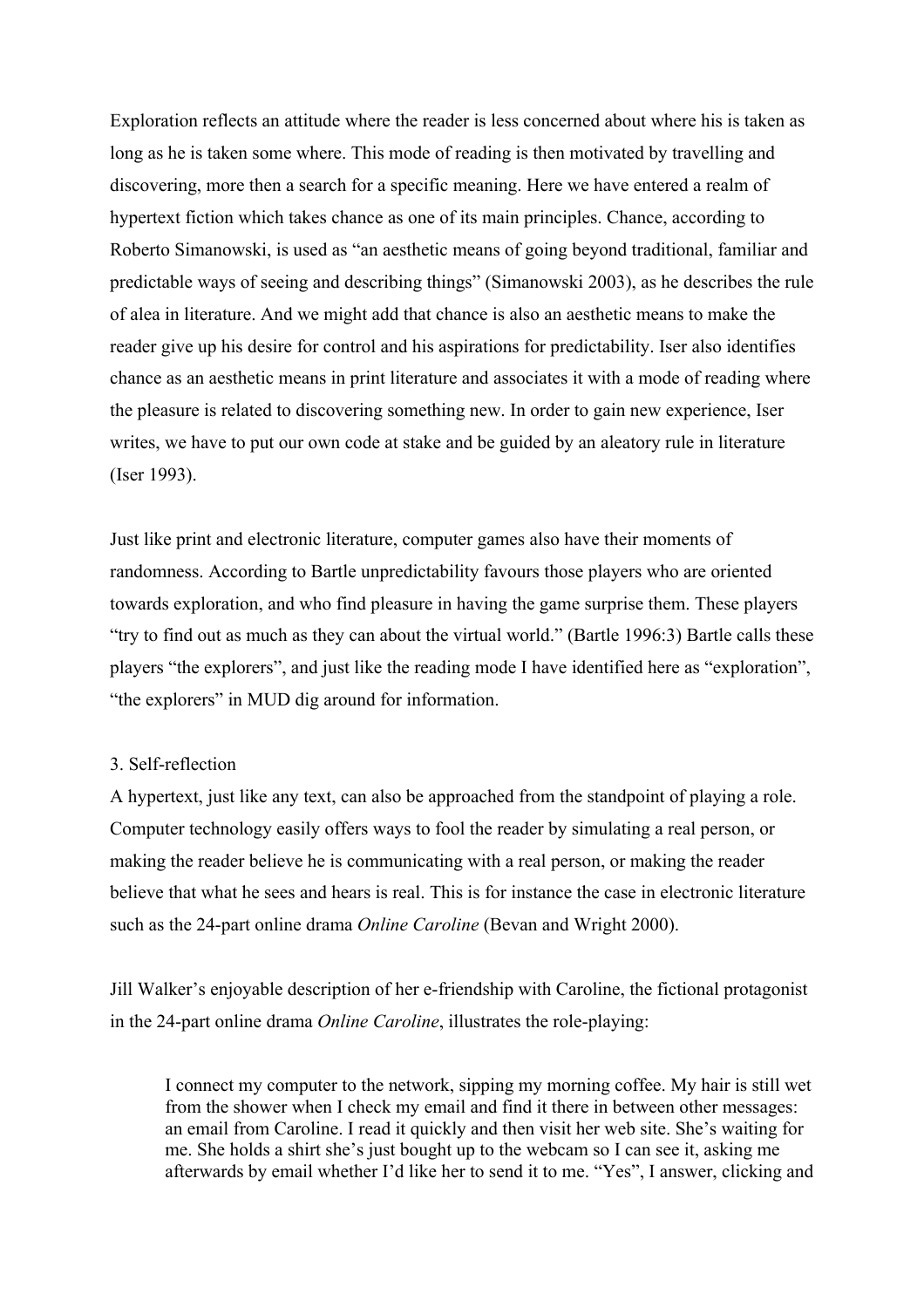typing my responses into the web form and giving her my physical address. Caroline knows I like coffee and she knows I read her email in the morning. Caroline and I are friends." (Walker 2003:65)

Walker is role-playing, and through her friendship with Caroline her own preferences and experiences, her non-playing codes, are activated and come into play: "Being a heterosexual woman, I fill in those blanks in Caroline's character and in my own self-presentation so they will suit my expectations of a relationship between girls talking about boyfriends and work and emotions." (ibid.:76) Online Caroline encourages readers to play a role as well as play themselves.

The point is that the fictional world appears coherent and reality-like. It is as if we are in touch with reality through the computer. Rather than bringing different messages, sound and visuals have the same content. The sense of reality is heightened when they align. The imitation of reality gives the reader the opportunity to play a role, being someone else or being somewhere else. As the reader is drawn into this reality-like fiction, he is invited to activate his own codes. Such "an activation makes the reader into a player allowed to watch himself or herself playing a role", writes Iser (1993:96) in his theory on the reading of print literature. The self-present in the fictional world is an experience of how the reader's own codes constitute the text-game mimicry. The pleasure is here related to a self-enjoyment in the enjoyment of being someone else or being somewhere else. This is what Iser calls "aesthetic enjoyment", which is, according to Iser, the quintessence of aesthetic experience, the "selfenjoyment in the enjoyment of something other" (Iser 1993:278). In this self-enjoyment the reader becomes aware of his own codes, his own experiences and expectations, and this awareness turns the reading into a self-reflective mode of reading.

Reading as self-reflection does not seem to have a companion in Bartle's theory, but that does not make it less relevant for MUD players (and vice versa). Bartle identifies what he calls "the socialiser", whose primary goal is to socialise with others through the game's communicative facilities. To converse or otherwise interact with fellow players, the socialiser must both play a role and activate his own code, Bartle writes. This kind of socialisation might be observed in electronic literature as well. Both Bartle's socialiser and the self-reflexive reader are thereby involved in role-playing.

#### 4. Absorption.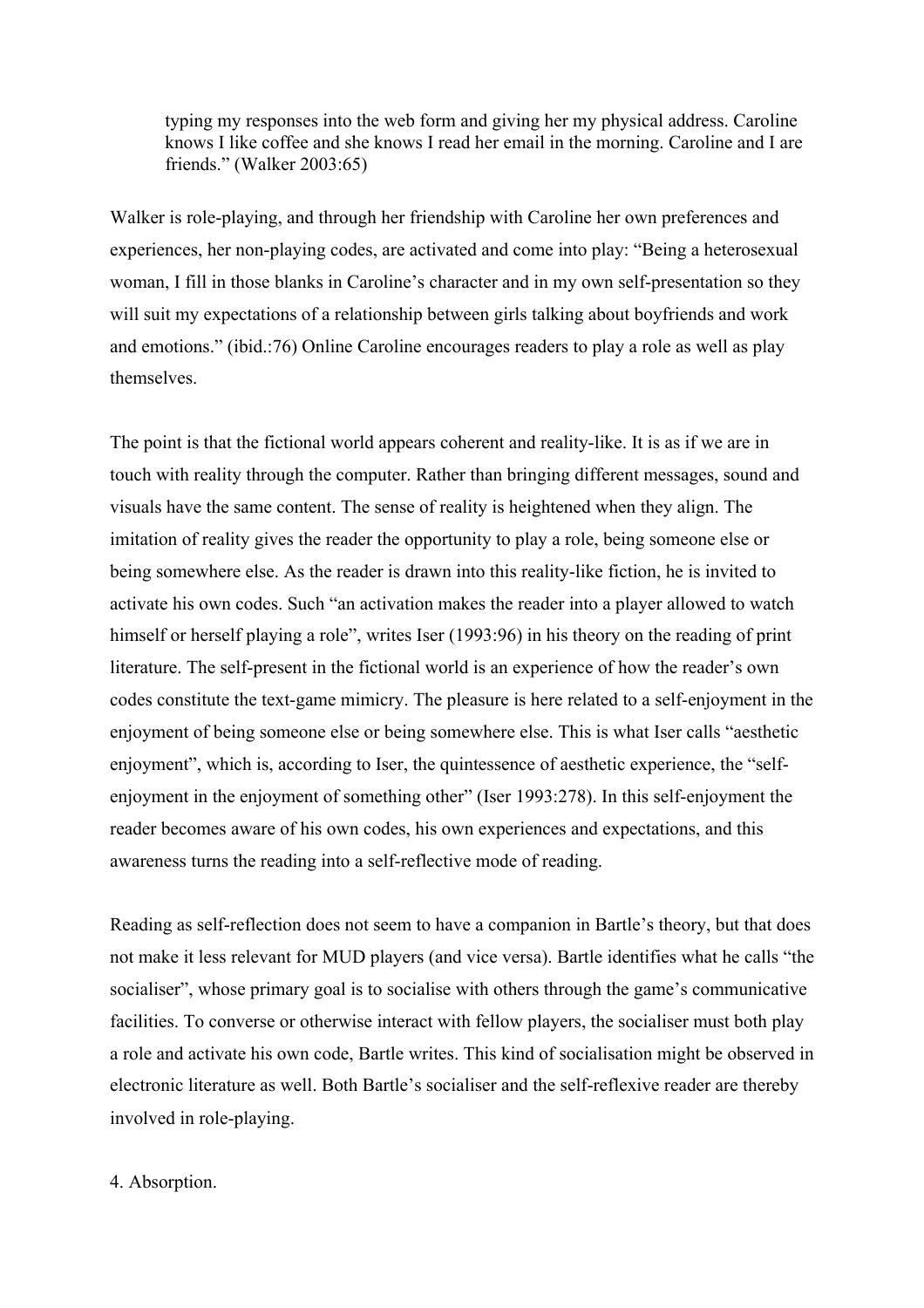There is one more approach to be distinguished from those outlined so far. This embodies the most intensive absorption of the reader in the hypertext. Absorption is a mode of reading which can be described as pursuing vertigo, prefigured by hypertexts which keep their readers so busy that their efforts to discover meaning, intentional or accidental, or play a role as being someone else or being somewhere else, falls apart, so the readers' more or less only option is to slide into the text and let themselves be absorbed into the play of textual elements.

Absorption might be considered as what Roland Barthes calls the pleasure of the text. Barthes describes the pleasure of the text as an experience of the site of loss, where language is never anything but the site of its effect: "what pleasure wants is the site of loss, the seam, the cut, the deflation" (Barthes 1975:7). In multimodal hypertexts the pleasure might be linked to a comfortable practice of reading where the reader is being seduced by the combination and organisation of modalities, as well as by the semiotic mobility and blankness of its effect. This is for instance the case in *I, you, me* (2001), by Dan Waber and Jason Pimble, where the readers flow into the river of verbs.<sup>iv</sup> Here readers become aware of the fickle nature of semiotic resources which makes them slip into an in-between position. This aesthetic experience might be pleasurable and enjoyable, but it might just as well be a frightful and frustrating one. Not least because it seems like much of the hypertext fiction that prefigures absorption invert literary conventions. The lack of coherence, the lack of genre recognition, and the impossibility of creating a stable meaning or in other ways controlling the text, keep the reader in a condition of confusion. Some hypertexts hover "on the borders of illegibility", which is how Katherine Hayles describes *Lexia to perplexia* in her book *Writing machines* (Hayles 2002:51).

A somewhat similar mode of reading to the one I have called absorption is found in the theory of Barthes (Barthes 1975) and Iser (Iser 1993). Barthes' concept "the pleasure of the text" and what Iser calls "the most intensive absorption of the reader in the text game" (ibid.278) describes a mode of reading where the text is rocking the readers cultural and psychological foundations, bringing the reader to a crisis in the understanding of language. And if we turn towards computer games Bartle describes a type of player whose main interest lies in sabotaging the game, going against established conventions and expectations for how to play the game. Bartle calls these kinds of players "the killers", as they make it more or less impossible for other players, like "the achievers" or "the socialiser", to play the game the way they prefer. "The killers" then inflict distress and frustration on other players.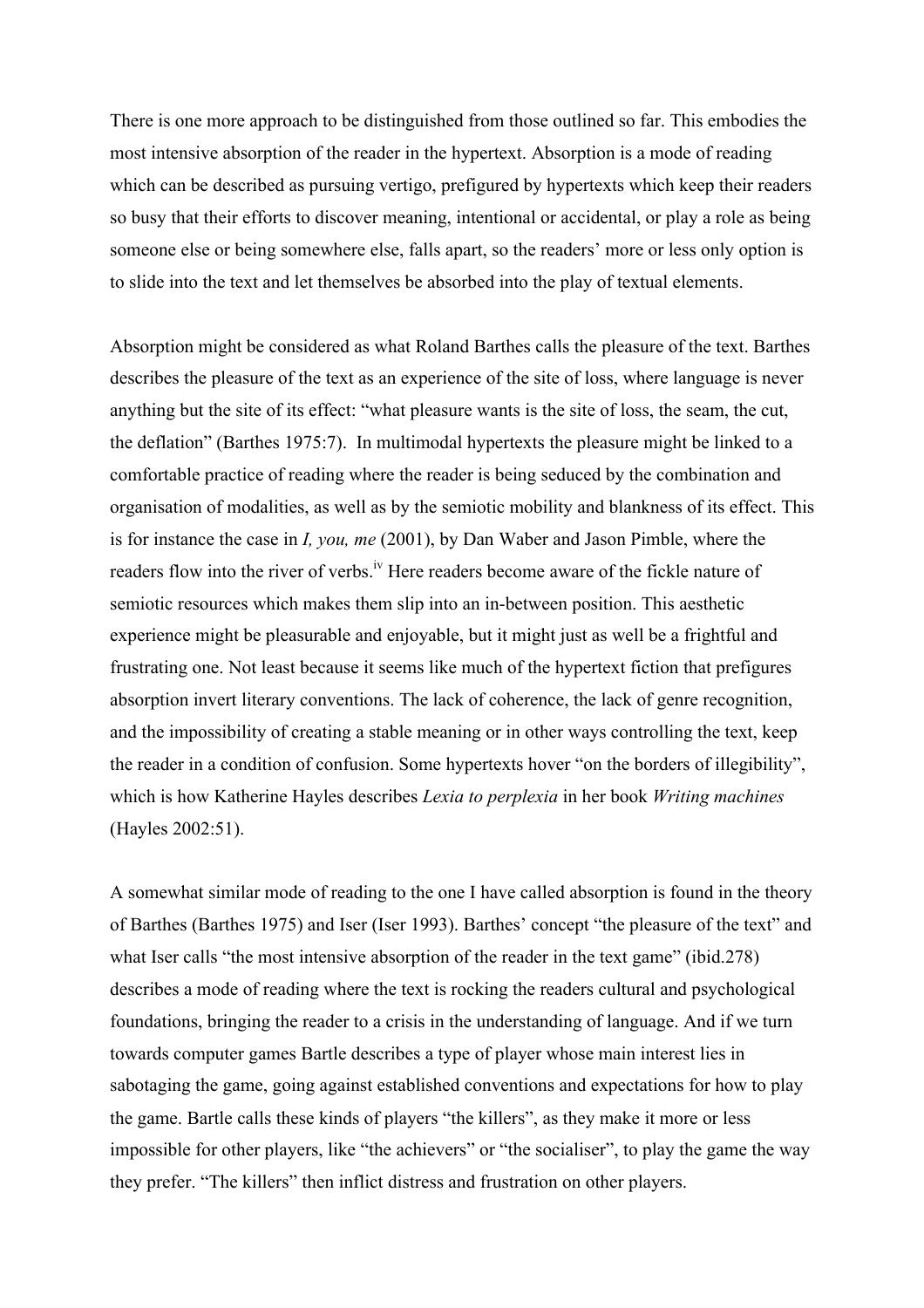# A graph

Having outlined these four modes of reading which I find relevant for describing the preconditions for reading hypertext fiction, let us consider the following abstract graph:



The axes of the graph represent the interrelationship of two dimensions of reading activity: intentionality versus non-intentionality, and reality-orientation versus subversion-orientation. The x-axis goes from the emphasis on the fictive world as make-believe to an emphasis on the text and its facilities as an artefact, while the y-axis goes from the reader's preconditions for doing conscious actions regarding interactivity, concerning the constitution of a coherent text, and regarding meaning-making on the one hand, to the lack of such preconditions on the other hand.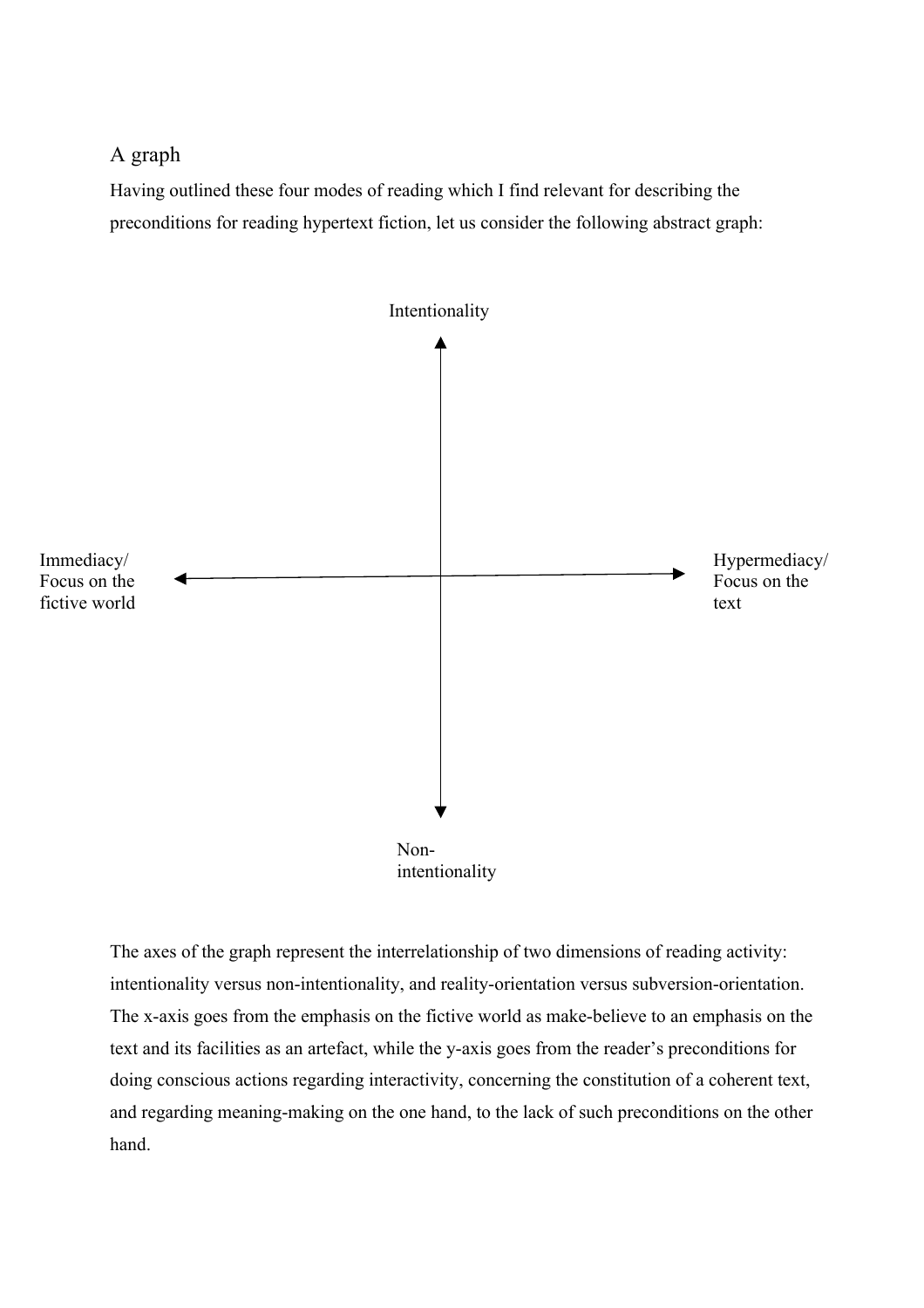Intentionality is here understood from the point of view of the reader and to what extent he can maintain purpose-driven, goal-directed intentionality in hypertext fiction. This is a different approach of intentionality than for instance Searls's, which defines intentionality as a communicative intention of the speaker in performing a successful act of communication and the receiver's recognition of this intention (Searle 1983). My approach also differs from critical concepts of intention, like Hirsch (1967), whose concept points at the writer's or text's assumed purpose. A further and more thorough discussion on intentionality in hypertext and new media is to be found in Ensslin (1997).

I here use the concept intentionality in a rather common meaning as a purpose-driven human action. This action takes place on different levels in the reading process of hypertext fiction, such as choosing which path to follow, connecting semiotic resources into coherent wholes, and creating meaningful texts. The physical action takes place as the reader virtually has to configure the text he is about to read (Eskelinen 2001). This configuration is an action defined by Eskelinen to distinguish between hypertext and print literature. According to Eskelinen, in hypertext the reader is required to configure the text to be able to interpret it, while in print literature the interpretation have to take place before the reader can configure the text into a coherent world. The physical action involves clicking on links or activating mouseovers which causes textual changes and brings about semiotic resources for interpretation. These changes caused by the reader's interaction with the text might be deliberate  $\theta$  or accidental. By this I mean that on the one hand the hypertext might give the reader the opportunity to choose a reading path through reflections and predictability and thereby make the reader experience that he is in control, that he is playing the text and not the other way around. On the other hand the hypertext might lack patterns that guide the reader's choice and thereby undermine predictability and the reader's intentionality. The former prefigures most likely a mode of reading I have called semantisation, the latter involves exploration.

While intentionality and non-intentionality are positioned in a continuum on the vertical axis in the model, regarding to what extent the reader can uphold a purpose-driven gold, the horizontal axis represents the precondition for immersion. Here I make a distinction between absorption into the fictive world and absorption into the text. I see these two types of immersion as similar to Bolter and Grusin's concepts on immediacy and hypermediacy, representing a double logic in new media (Bolter and Grusin 1999). According to Bolter and Grusin immediacy is the erasure of the gap between signifier and signified. The media is then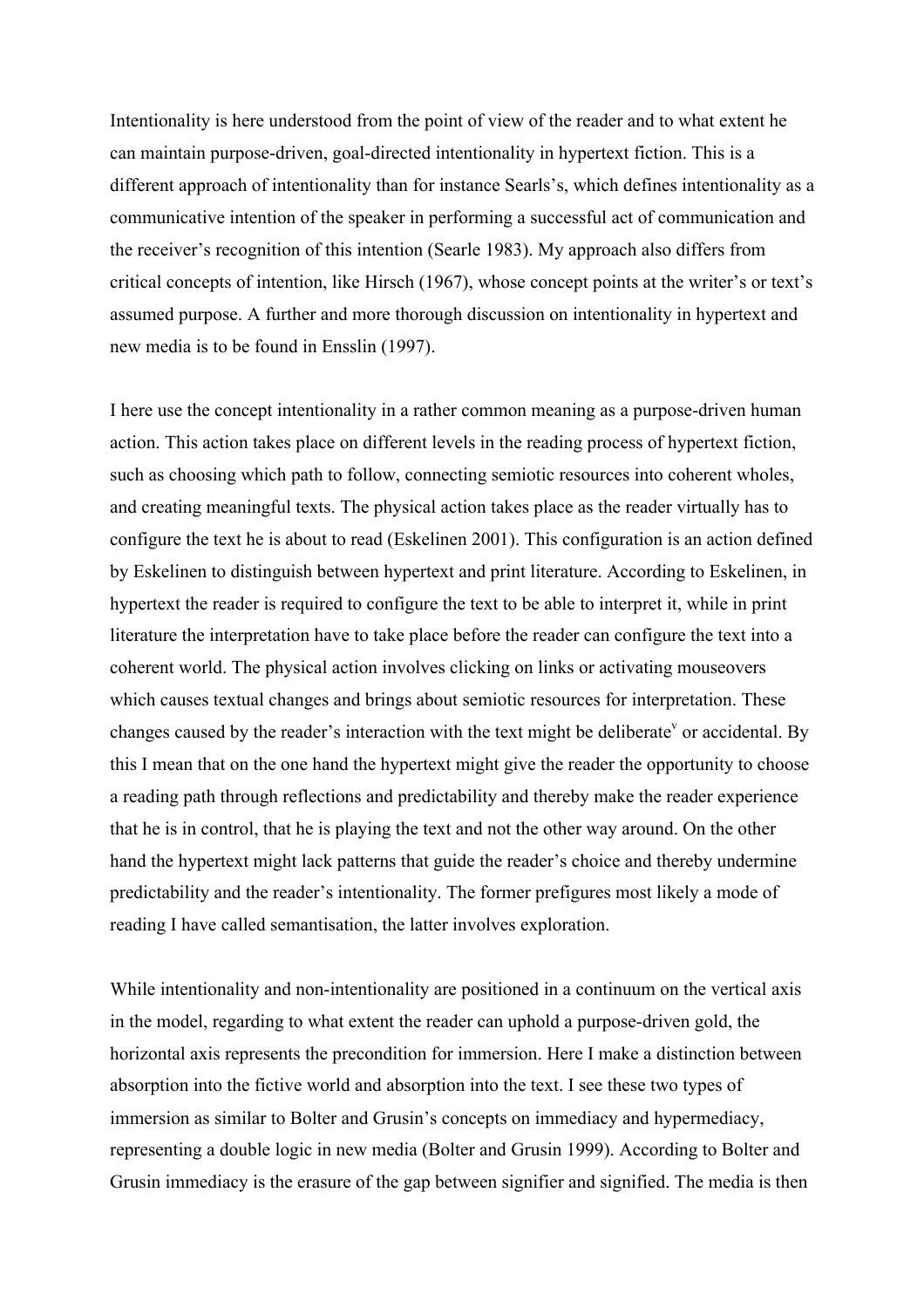operating as neutral or transparent between different dimensions of realities so the reader forgets the presence of the medium. As the interface between the reader and the medium is erased the reader "is no longer aware of confronting a medium, but instead stands in an immediate relationship to the contents of that medium."(ibid.24) The semiotic resources are then perceived to be a window to the real world. Hypermediacy on the other hand invites the reader not so much to focus on the fictive world, but instead to focus on the presence of the medium. Bolter and Grusin write that hypermediacy is a "style of visual representation whose goal is to remind the viewer of the medium." (Bolter and Grusin 1999:272). It makes the reader conscious (or hyper-conscious) of the presence of semiotic resources in different modalities and media. This is for instance the case when semiotic resources are creating counterpoints or paradoxical relations.

## An extended graph and mixed modes

Naturally, these modes cross over, and readers will often drift between all four, depending on variations in the hypertext fiction they are reading. These variations might be preconditions for interactivity, preconditions for experience of coherence, and preconditions for genre recognition. A hypertext fiction might for instance provide the reader with more or less information about a link destination through categorising and uncategorising links (Gunder 2001), semiotic resources might be integrated in the text which provide coherence and meaningful structure to events and spatial arrangements, and the text utilises genre norms which conditions the recognising of one or several genre(s), which again is a necessarily assumption for the process of meaning-making. These different variations make the reading more or less predictable, and the textual world more or less coherent and recognisable.

The four modes of reading that I have identified and described so far can form a four-sided model for reading hypertext fiction, based on the interrelationship of intentionality / nonintentionality, and reality-orientation / subversion-orientation. Since the modes of reading do not necessarily work alone, different combinations of two modes might be associated within each quadrant (A, B, C and D) in the graph.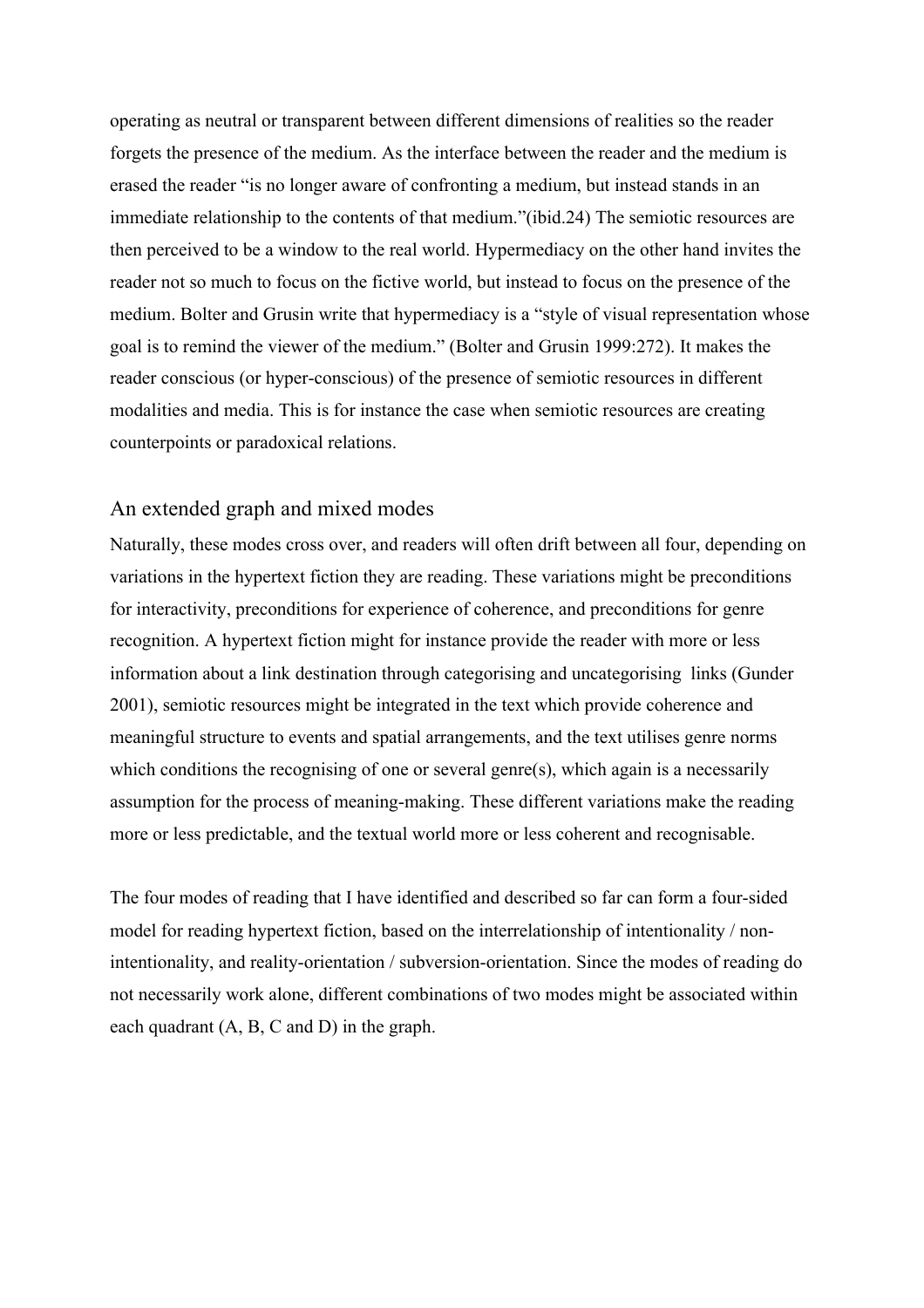

As I see it some of the reading modes exclude each other, but during the reading process an actual reader might sweep into three or perhaps all four modes. It would be impossible to combine semantisation and exploration or self-reflection and absorption at the same time, but other combinations are likely to occur in different degrees of balance and domination. In semantisation the established relation between signifier and signified is final and fixed. The reader is not oriented towards other possible relations, but finds pleasure in having discovered or found a relation. In combination with self-reflection and immediacy (quadrant A), where semantisation dominates, this "final" relation also represents a real world. This means that the sign, as the result of the established connection between signifier and signified, confirms norms, values, feelings, social systems etc. If semantisation is combined with and dominates over absorption (quadrant B) the outcome of the reading might be that the established connection turns norms, values, feelings, social systems etc. up-side-down. A self-reflective mode-domination weakens the process of meaning-making because the text puts the reader in a position of role-playing and self-enjoyment. When absorption dominates over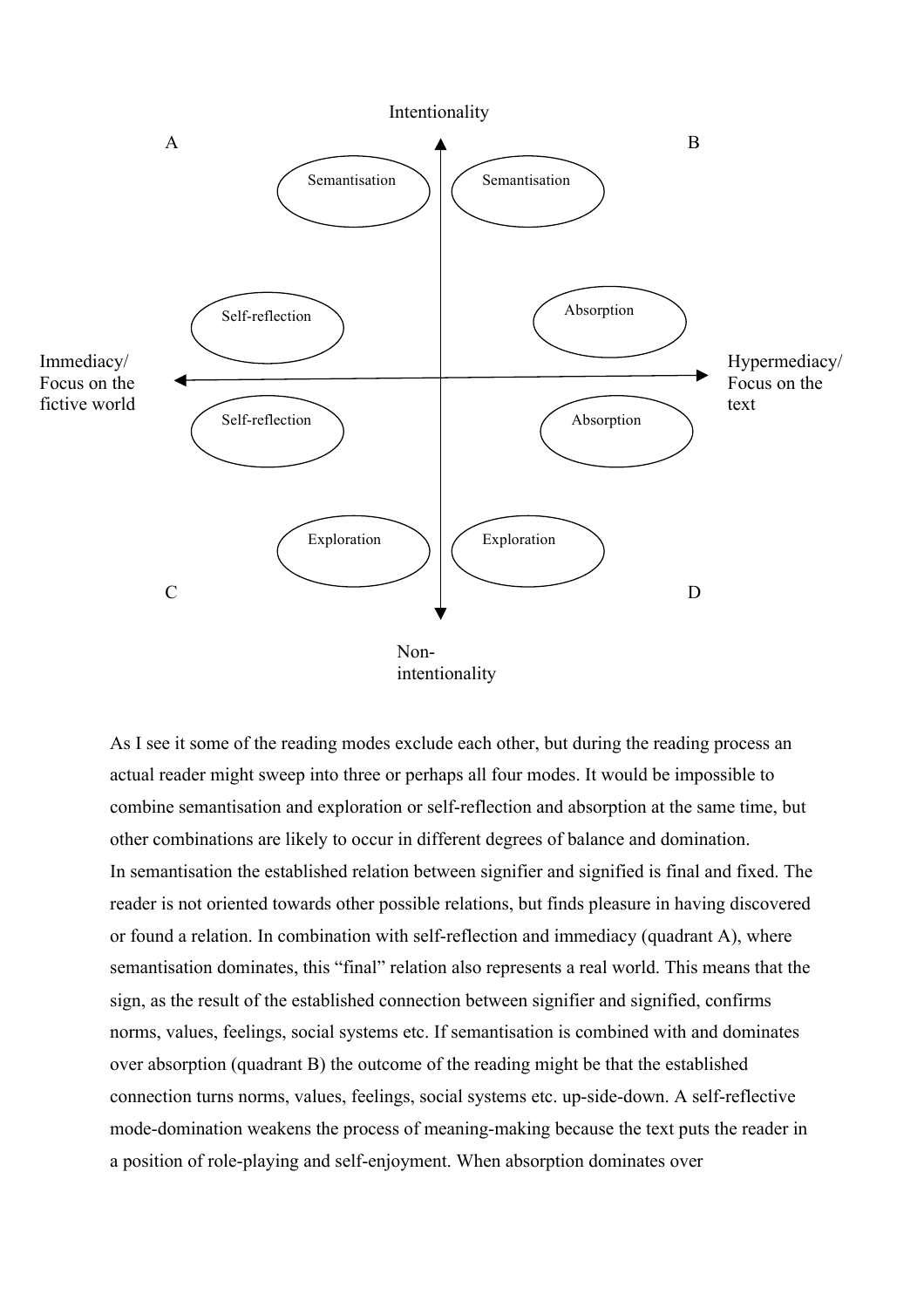semantisation, the interpretative reader which is in search for a meaning is in trouble as he will be left dissatisfied and frustrated because what he seeks can never be found.

The graph also indicates different combinations of exploration and self-reflection (quadrant C). Here the explorative mode would break up the illusion of immediacy, the pretended equation between the hypertext and the world. This is so because the explorative mode is put forward by continual connotations, a never ending semiosis. The reader will then for instance experience that different semiotic resources, and different nodes, represent discontinuity of events. If self-reflection has the upper hand the role-play will continue, but the reader will experience continual change in the different dimensions of realities. And lastly, the combination of exploration and absorption (quadrant D) leads to a boundless connotation process where the outcome is not just new experiences, but where these new experiences are colliding and paradoxical.

## A semiotic-aesthetic view on reading

I have in this paper discussed some of the preconditions for reading hypertext fiction and related these to four types or modes of reading. In my approach to and description of these modes I have made links to similar approaches and views from theory both on print literature and game theory. Both the theory of Wolfgang Iser and the theory of Richard Bartle are to some extent valuable in the process of mapping out how we might read hypertexts because hypertext fiction bear traces of both literature and game. But the model I have sketched out is not just in the juxtaposition of aesthetic theory belonging to different genres; it is also, as I see it, a mix of a semiotic approach and an aesthetic approach. The x-axis might represent a semiotic view on reading, while the y-axis represents an aesthetic view on reading.

I see an advantage in that the four-sided model I have described here embraces different aesthetic experiences which traditionally are kept separate in the twentieth-century readeroriented theories. We might distinguish between those reader-oriented theories which are predominately concerned with how readers make sense of a text, such as the Anglo-American tradition called reader response and the German tradition called reception theory, and those theories which are concerned with how texts frustrate readers' attempts at making sense, such as deconstructionist like deMan, Miller and Derrida. The reading model elaborated out of the four modes of reading might be seen as an amalgam of these different concerns. It consists of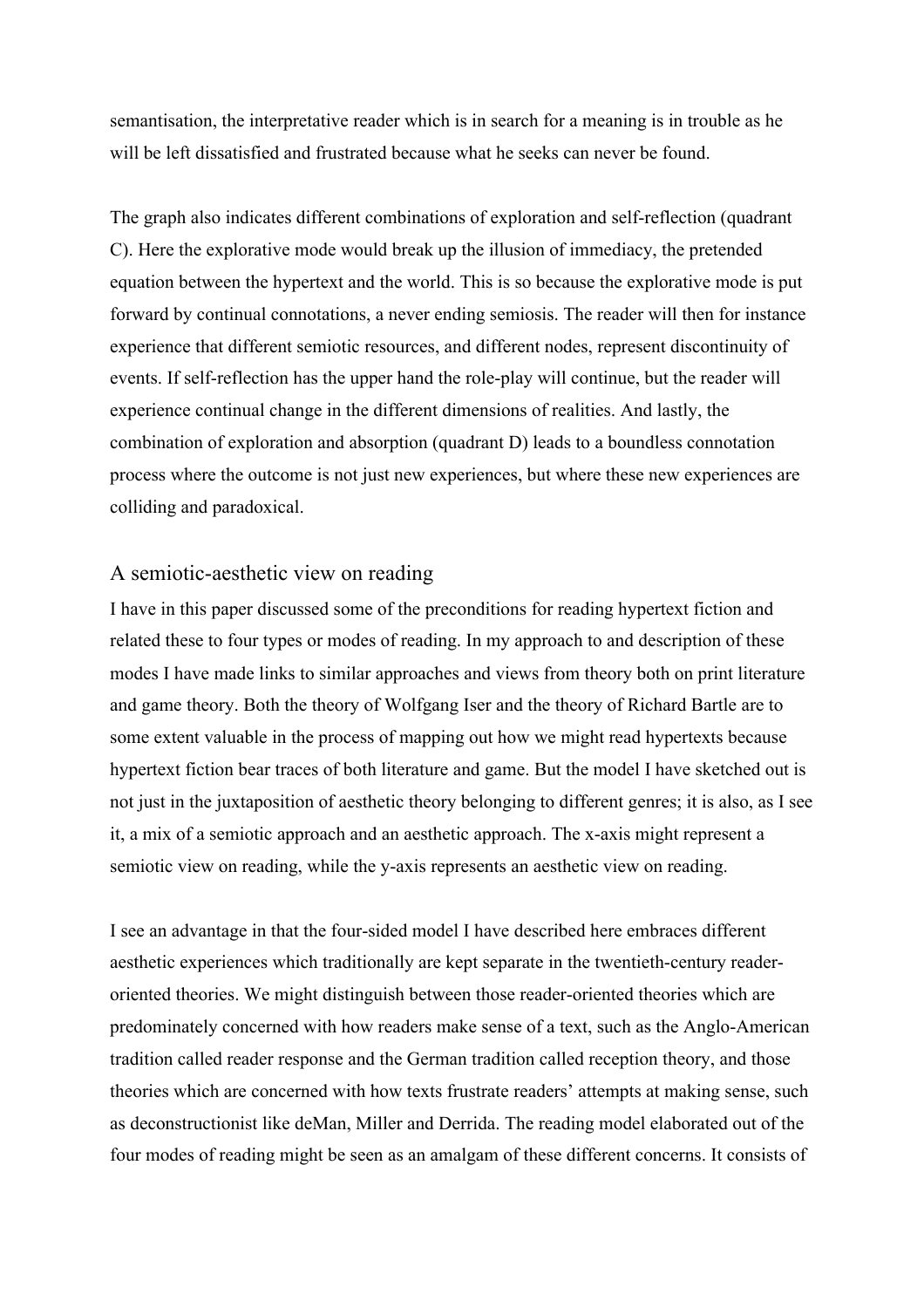both the aspect of how the text prepares its readers in applying their own codes and semanticise the text, as well as aspects on how the text prevents the reader from making meaning.

Since one mode of reading rarely occurs in isolation and is generally mixed, the model might offer a way to combine the variable conditions and effects for reading in new media. Hypertext fiction is then seen as an occasion for interpretation, as an occasion for emotions and sensations, regarding frustration, tears of sorrow, bellies filled with laughter or hairraising terror, as well as a genre for absorbing effects which make the reader forget himself and for a moment become other than himself.

## References

- Barthes, R. (1975). The pleasure of the text. New York, The Noonday press.
- Bartle, R. (1996). "HEARTS, CLUBS, DIAMONDS, SPADES: PLAYERS WHO SUIT MUDS." Journal of MUD Research **1**(1).
- Bernstein, M. (1999). Where are the Hypertexts? 10th ACM Conference on Hypertext. Darmstadt, Germany.
- Bevan, R. and T. Wright. (2000). "Online Caroline." from http://www.onlinecaroline.com.
- Bolter, J. D. and R. Grusin (1999). Remediation : understanding new media. Cambridge, Mass., MIT Press.
- Eco, U. (1992). Interpretation and overinterpretation. Cambridge, Cambridge University Press.
- Eskelinen, M. (2001). "The Gaming Situation." Game Studies **1**(1).
- Gardner, C. (2003). "Meta-Interpretation and Hypertext Fiction: A Critical Response." Computers and the Humanities **37**(1): 33-56.
- Greimas, A. J. (1970). Du sens essais sémiotiques. Paris, Seuil.
- Gunder, A. (2001). "Forming the text, performing the work aspect of media, navigation, and linking." Human IT : tidsskrift for studier av IT ur ett humanvetenskapligt perspektiv(2-3).
- Gunder, A. (2004). Hyperworks on digital literature and computer games. Uppsala, Avdelningen för litteratursociologi vid Litteraturvetenskapliga institutionen i Uppsala.
- Hayles, N. K. (2002). Writing machines. Cambridge, Mass., MIT Press.
- Hirsch, E. D. (1967). Validity in interpretation. New Haven, Yale University Press.
- Iser, W. (1978). The act of reading : a theory of aesthetic response. Baltimore, Johns Hopkins University Press.
- Iser, W. (1993). The fictive and the imaginary : charting literary anthropology. Baltimore, Md., The Johns Hopkins University Press.
- Kaplan, N. and S. Moulthrop (1991). "Something to Imagine: Literature, Composition and Interactive Fiction." Computers and Compostion **9**(1): 7-23.
- Miall, D. S. and T. Dobson (2001). "Reading Hypertext and the Experience of Literature." Journal of Digital Information **2**(1).
- Moulthrop, S. (1991). You say you want a revolution? Hypertext and the laws of media. The new media reader. N. Wardrip-Fruin and N. Montfort. Cambridge, MIT.